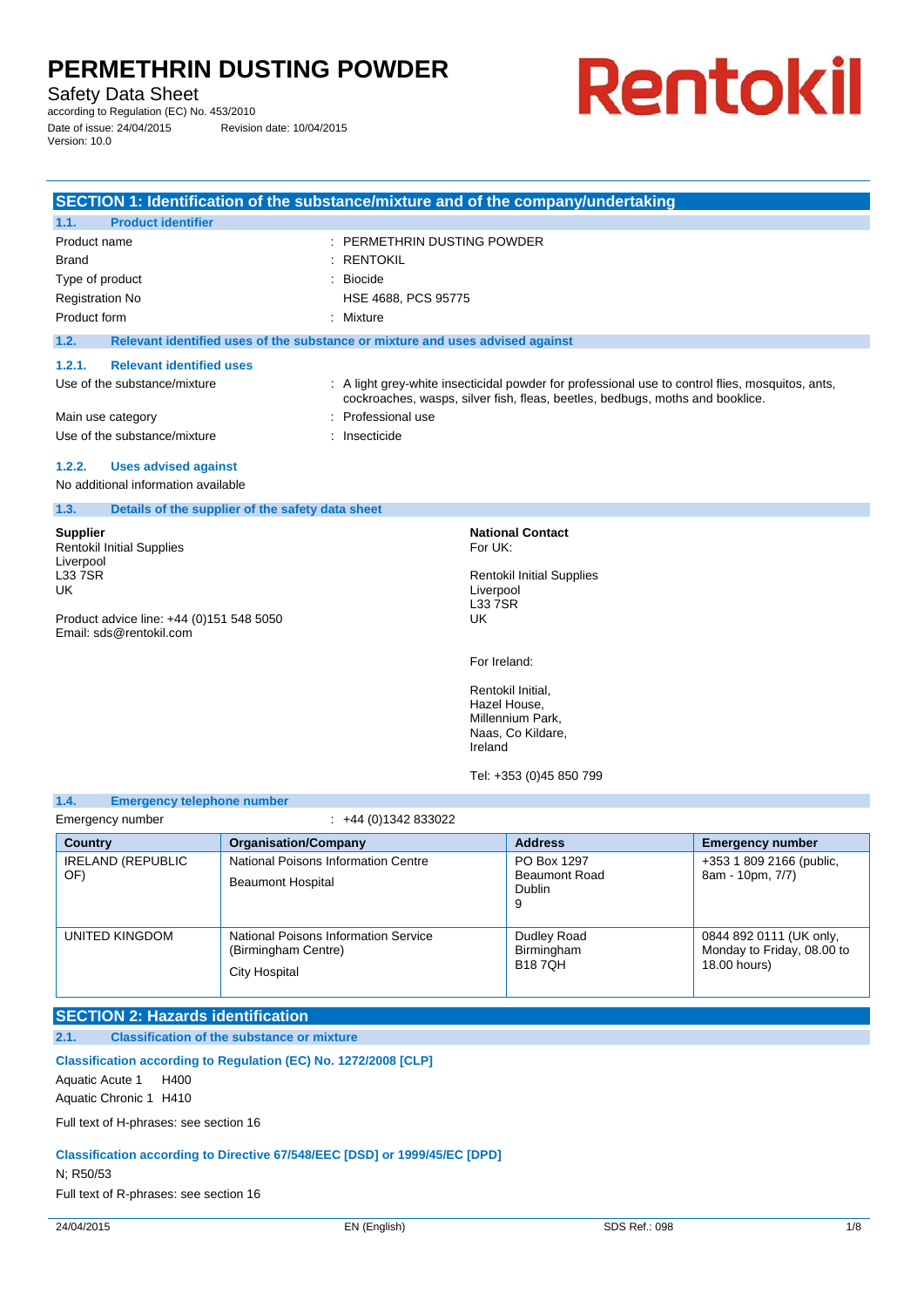Safety Data Sheet

according to Regulation (EC) No. 453/2010

#### **Adverse physicochemical, human health and environmental effects**

No additional information available

### **2.2. Label elements**

### **Labelling according to Regulation (EC) No. 1272/2008 [CLP]**

Hazard pictograms (CLP) :



|                                | GHS09                                                                                                                                                                                                                                                                   |
|--------------------------------|-------------------------------------------------------------------------------------------------------------------------------------------------------------------------------------------------------------------------------------------------------------------------|
| Signal word (CLP)              | : Warning                                                                                                                                                                                                                                                               |
| Hazard statements (CLP)        | : H410 - Very toxic to aquatic life with long lasting effects                                                                                                                                                                                                           |
| Precautionary statements (CLP) | : P101 - If medical advice is needed, have product container or label at hand<br>P102 - Keep out of reach of children<br>P273 - Avoid release to the environment<br>P391 - Collect spillage<br>P501 - Dispose of contents/container to an approved waste disposal plant |
| EUH phrases                    | : EUH208 - Contains Permethrin. May produce an allergic reaction                                                                                                                                                                                                        |
|                                |                                                                                                                                                                                                                                                                         |

### **2.3. Other hazards**

No additional information available

### **SECTION 3: Composition/information on ingredients**

### **3.1. Substance**

Not applicable

#### **3.2. Mixture**

| <b>Name</b> | <b>Product identifier</b>                                              | $\frac{9}{6}$            | <b>Classification according to</b><br>Directive 67/548/EEC                                                                                               |
|-------------|------------------------------------------------------------------------|--------------------------|----------------------------------------------------------------------------------------------------------------------------------------------------------|
| Permethrin  | (CAS No) 52645-53-1<br>(EC no) 258-067-9<br>(EC index no) 613-058-00-2 | 0.5                      | Xn: R20/22<br>R43<br>N; R50/53                                                                                                                           |
| <b>Name</b> | <b>Product identifier</b>                                              |                          | <b>Specific concentration limits</b>                                                                                                                     |
| Permethrin  | (CAS No) 52645-53-1<br>(EC no) 258-067-9<br>(EC index no) 613-058-00-2 | $(C \ge 0.025)$ N;R50/53 | $(0.00025=< C < 0.0025)$ R52/53<br>$(0.0025 = < C < 0.025)$ N;R51/53                                                                                     |
| <b>Name</b> | <b>Product identifier</b>                                              | $\%$                     | <b>Classification according to</b><br><b>Regulation (EC) No.</b><br>1272/2008 [CLP]                                                                      |
| Permethrin  | (CAS No) 52645-53-1<br>(EC no) 258-067-9<br>(EC index no) 613-058-00-2 | 0.5                      | Acute Tox. 4 (Inhalation), H332<br>Acute Tox. 4 (Oral), H302<br>Skin Sens. 1, H317<br>Aquatic Acute 1, H400 (M=1000)<br>Aquatic Chronic 1, H410 (M=1000) |

### Full text of R- and H-phrases: see section 16

| <b>SECTION 4: First aid measures</b>                                |                                                                                                                                        |
|---------------------------------------------------------------------|----------------------------------------------------------------------------------------------------------------------------------------|
| 4.1.<br><b>Description of first aid measures</b>                    |                                                                                                                                        |
| First-aid measures general                                          | : Never give anything by mouth to an unconscious person. If you feel unwell, seek medical<br>advice (show the label where possible).   |
| First-aid measures after inhalation                                 | : Allow victim to breathe fresh air. Allow the victim to rest.                                                                         |
| First-aid measures after skin contact                               | : Remove affected clothing and wash all exposed skin area with mild soap and water, followed<br>by warm water rinse.                   |
| First-aid measures after eye contact                                | : Rinse immediately with plenty of water. Obtain medical attention if pain, blinking or redness<br>persist.                            |
| First-aid measures after ingestion                                  | Rinse mouth. Do NOT induce vomiting. Obtain emergency medical attention.                                                               |
| Most important symptoms and effects, both acute and delayed<br>4.2. |                                                                                                                                        |
| Symptoms/injuries                                                   | : If you feel unwell, seek medical advice. Not expected to present a significant hazard under<br>anticipated conditions of normal use. |

**4.3. Indication of any immediate medical attention and special treatment needed**  Treat symptomatically.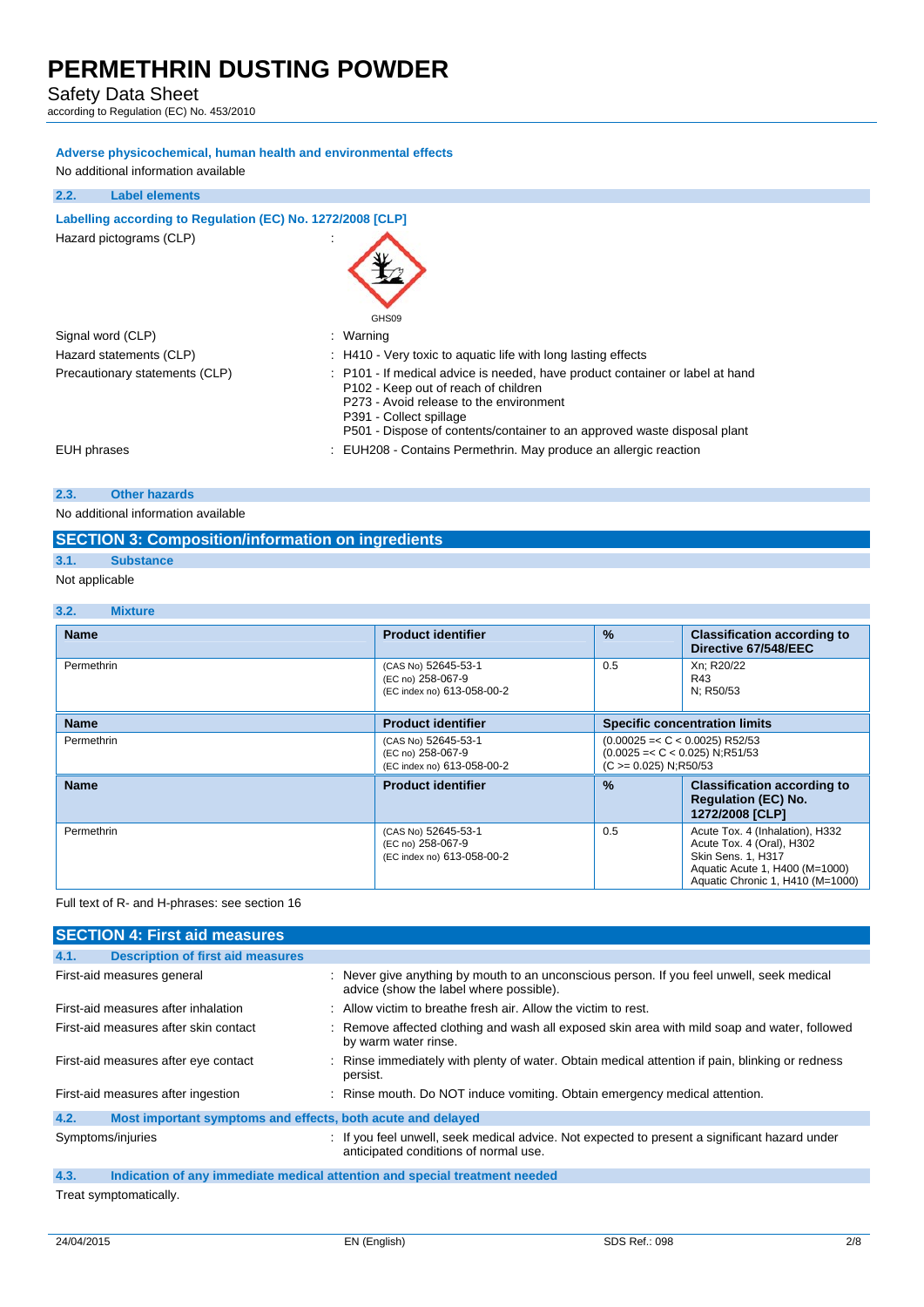Safety Data Sheet

according to Regulation (EC) No. 453/2010

| <b>SECTION 5: Firefighting measures</b>                           |                                                                                                                                                                                                        |  |  |
|-------------------------------------------------------------------|--------------------------------------------------------------------------------------------------------------------------------------------------------------------------------------------------------|--|--|
| <b>Extinguishing media</b><br>5.1.                                |                                                                                                                                                                                                        |  |  |
| Suitable extinguishing media                                      | : Foam. Dry powder. Carbon dioxide. Water spray. Sand.                                                                                                                                                 |  |  |
| Unsuitable extinguishing media                                    | Do not use a heavy water stream.                                                                                                                                                                       |  |  |
| 5.2.                                                              | Special hazards arising from the substance or mixture                                                                                                                                                  |  |  |
| Fire hazard                                                       | This product is flammable. May intensify fire; oxidiser.                                                                                                                                               |  |  |
| <b>Explosion hazard</b>                                           | Product is not explosive.                                                                                                                                                                              |  |  |
| Reactivity in case of fire                                        | release of highly flammable gases/vapours.                                                                                                                                                             |  |  |
| Hazardous decomposition products in case of                       | : Fume.                                                                                                                                                                                                |  |  |
| fire                                                              |                                                                                                                                                                                                        |  |  |
| 5.3.<br><b>Advice for firefighters</b>                            |                                                                                                                                                                                                        |  |  |
| Firefighting instructions                                         | Exercise caution when fighting any chemical fire. Prevent fire-fighting water from entering<br>environment.                                                                                            |  |  |
| Protection during firefighting                                    | : Do not enter fire area without proper protective equipment, including respiratory protection.                                                                                                        |  |  |
| <b>SECTION 6: Accidental release measures</b>                     |                                                                                                                                                                                                        |  |  |
| 6.1.                                                              | Personal precautions, protective equipment and emergency procedures                                                                                                                                    |  |  |
| 6.1.1.<br>For non-emergency personnel                             |                                                                                                                                                                                                        |  |  |
| <b>Emergency procedures</b>                                       | Evacuate unnecessary personnel.                                                                                                                                                                        |  |  |
| 6.1.2.                                                            |                                                                                                                                                                                                        |  |  |
| For emergency responders<br>Protective equipment                  | Equip cleanup crew with proper protection.                                                                                                                                                             |  |  |
| <b>Emergency procedures</b>                                       | Ventilate area.                                                                                                                                                                                        |  |  |
|                                                                   |                                                                                                                                                                                                        |  |  |
| 6.2.<br><b>Environmental precautions</b>                          | Avoid release to the environment. Prevent entry to sewers and public waters.                                                                                                                           |  |  |
|                                                                   |                                                                                                                                                                                                        |  |  |
| 6.3.                                                              | Methods and material for containment and cleaning up                                                                                                                                                   |  |  |
| Methods for cleaning up                                           | : On land, sweep or shovel into suitable containers. Minimize generation of dust. Store away<br>from other materials.                                                                                  |  |  |
| 6.4.<br><b>Reference to other sections</b>                        |                                                                                                                                                                                                        |  |  |
|                                                                   |                                                                                                                                                                                                        |  |  |
| See Heading 8. Exposure controls and personal protection.         |                                                                                                                                                                                                        |  |  |
| <b>SECTION 7: Handling and storage</b>                            |                                                                                                                                                                                                        |  |  |
| 7.1.<br><b>Precautions for safe handling</b>                      |                                                                                                                                                                                                        |  |  |
| Precautions for safe handling                                     | : Wash hands and other exposed areas with mild soap and water before eating, drinking or<br>smoking and when leaving work. Provide good ventilation in process area to prevent formation<br>of vapour. |  |  |
| 7.2.                                                              | <b>Conditions for safe storage, including any incompatibilities</b>                                                                                                                                    |  |  |
| Storage conditions                                                | : Keep only in the original container in a cool well ventilated place. Keep container closed when                                                                                                      |  |  |
|                                                                   | not in use. Keep out of reach of children.                                                                                                                                                             |  |  |
| Incompatible products                                             | Strong bases. Strong acids.                                                                                                                                                                            |  |  |
| Incompatible materials                                            | Sources of ignition. Direct sunlight.                                                                                                                                                                  |  |  |
| <b>Specific end use(s)</b><br>7.3.                                |                                                                                                                                                                                                        |  |  |
| Insecticide.                                                      |                                                                                                                                                                                                        |  |  |
|                                                                   | <b>SECTION 8: Exposure controls/personal protection</b>                                                                                                                                                |  |  |
| 8.1.<br><b>Control parameters</b>                                 |                                                                                                                                                                                                        |  |  |
| Talc (14807-96-6)                                                 |                                                                                                                                                                                                        |  |  |
| United Kingdom                                                    | Local name<br>Talc, respirable dust                                                                                                                                                                    |  |  |
| United Kingdom                                                    | WEL TWA (mg/m <sup>3</sup> )<br>1 mg/ $m3$                                                                                                                                                             |  |  |
|                                                                   |                                                                                                                                                                                                        |  |  |
| 8.2.<br><b>Exposure controls</b><br>Personal protective equipment | : Not required for normal conditions of use. Avoid all unnecessary exposure.                                                                                                                           |  |  |
|                                                                   |                                                                                                                                                                                                        |  |  |
| Hand protection                                                   | Wear protective gloves.                                                                                                                                                                                |  |  |
| Eye protection                                                    | Chemical goggles or safety glasses.                                                                                                                                                                    |  |  |
| Respiratory protection<br>Other information                       | Wear appropriate mask.<br>Do not eat, drink or smoke when using this product. Do not eat, drink or smoke during use.                                                                                   |  |  |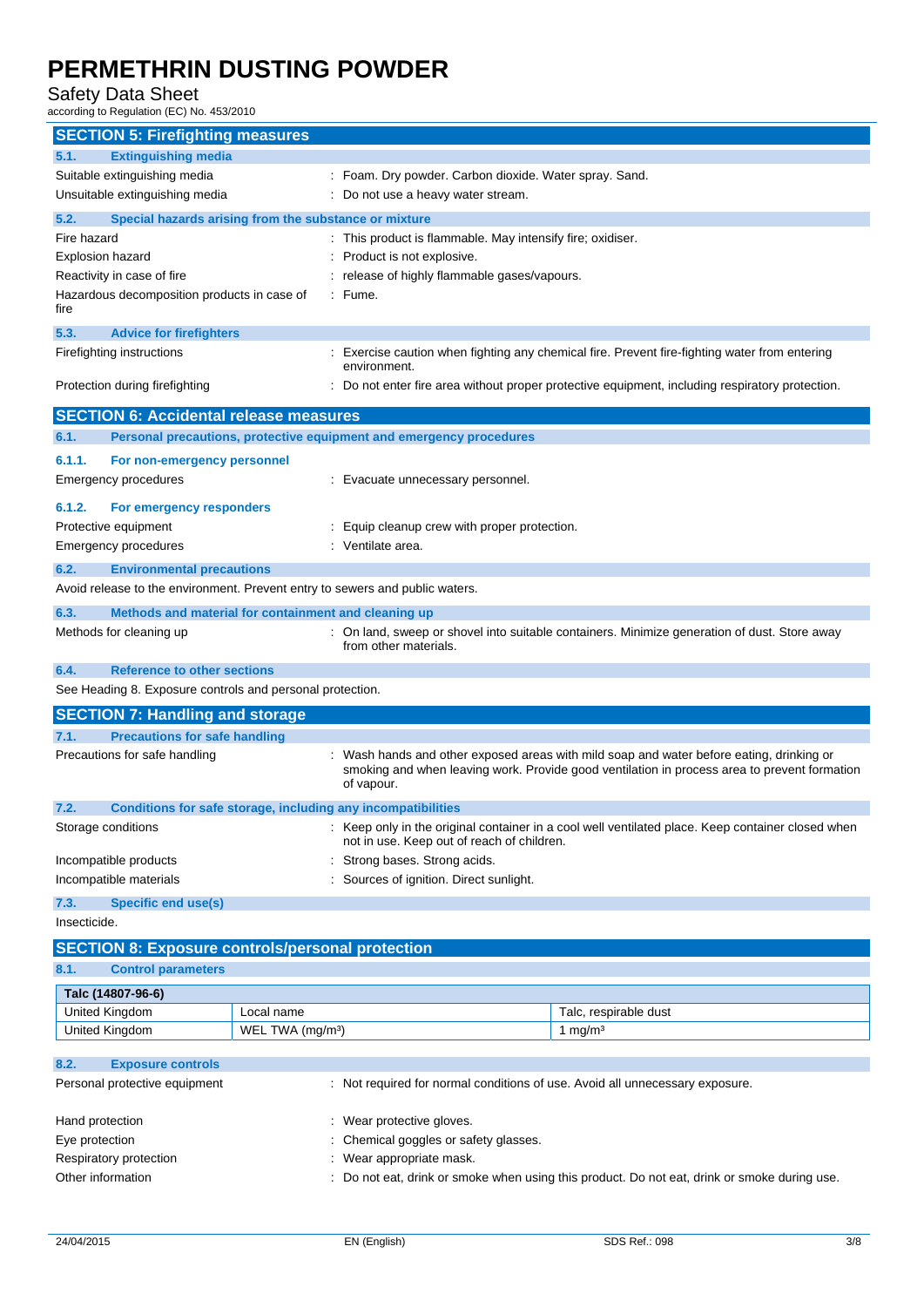Safety Data Sheet

according to Regulation (EC) No. 453/2010

| <b>SECTION 9: Physical and chemical properties</b>                  |                                                                                                            |  |
|---------------------------------------------------------------------|------------------------------------------------------------------------------------------------------------|--|
| Information on basic physical and chemical properties<br>9.1.       |                                                                                                            |  |
| Physical state                                                      | : Solid                                                                                                    |  |
| Appearance                                                          | Powder.                                                                                                    |  |
| Colour                                                              | White to off-white.                                                                                        |  |
| Odour                                                               | Odourless.                                                                                                 |  |
| Odour threshold                                                     | No data available                                                                                          |  |
| pH                                                                  | No data available                                                                                          |  |
| Relative evaporation rate (butylacetate=1)                          | No data available                                                                                          |  |
| Melting point                                                       | No data available                                                                                          |  |
| Freezing point                                                      | No data available                                                                                          |  |
| Boiling point                                                       | No data available                                                                                          |  |
| Flash point                                                         | No data available                                                                                          |  |
| Auto-ignition temperature                                           | No data available                                                                                          |  |
| Decomposition temperature                                           | No data available                                                                                          |  |
| Flammability (solid, gas)                                           | Flammable solid, Non flammable                                                                             |  |
| Vapour pressure                                                     | No data available                                                                                          |  |
| Relative vapour density at 20 °C                                    | No data available                                                                                          |  |
| Relative density                                                    | No data available                                                                                          |  |
| Solubility                                                          | No data available                                                                                          |  |
| Log Pow                                                             | No data available                                                                                          |  |
| Viscosity, kinematic                                                | No data available                                                                                          |  |
| Viscosity, dynamic                                                  | No data available                                                                                          |  |
| <b>Explosive properties</b>                                         | Product is not explosive.                                                                                  |  |
| Oxidising properties                                                | No data available                                                                                          |  |
| <b>Explosive limits</b>                                             | No data available                                                                                          |  |
| 9.2.<br><b>Other information</b>                                    |                                                                                                            |  |
| No additional information available                                 |                                                                                                            |  |
| <b>SECTION 10: Stability and reactivity</b>                         |                                                                                                            |  |
| 10.1.<br><b>Reactivity</b>                                          |                                                                                                            |  |
| This product is stable under normal conditions of handling and use. |                                                                                                            |  |
| 10.2.<br><b>Chemical stability</b>                                  |                                                                                                            |  |
| This product is stable under normal conditions of handling and use. |                                                                                                            |  |
| 10.3.<br><b>Possibility of hazardous reactions</b>                  |                                                                                                            |  |
| None expected under normal conditions of handling and use.          |                                                                                                            |  |
|                                                                     |                                                                                                            |  |
| 10.4.<br><b>Conditions to avoid</b>                                 |                                                                                                            |  |
| Direct sunlight. Extremely high or low temperatures.                |                                                                                                            |  |
| 10.5.<br><b>Incompatible materials</b>                              |                                                                                                            |  |
| Strong acids. Strong bases.                                         |                                                                                                            |  |
| <b>Hazardous decomposition products</b><br>10.6.                    |                                                                                                            |  |
| Fume. Carbon monoxide. Carbon dioxide.                              |                                                                                                            |  |
| <b>SECTION 11: Toxicological information</b>                        |                                                                                                            |  |
| 11.1.<br>Information on toxicological effects                       |                                                                                                            |  |
| Acute toxicity                                                      | : Not classified                                                                                           |  |
| Permethrin (52645-53-1)                                             |                                                                                                            |  |
| LD50 dermal rat                                                     | > 2000 mg/kg bodyweight                                                                                    |  |
| ATE CLP (oral)                                                      | 500.000 mg/kg bodyweight                                                                                   |  |
| ATE CLP (gases)                                                     | 4500.000 ppmv/4h                                                                                           |  |
| ATE CLP (vapours)                                                   | 11.000 mg/l/4h                                                                                             |  |
| ATE CLP (dust, mist)                                                | 1.500 mg/l/4h                                                                                              |  |
| Skin corrosion/irritation                                           | May cause skin irritation / dermatitis<br>Based on available data, the classification criteria are not met |  |
| Serious eye damage/irritation                                       | May cause eye irritation                                                                                   |  |
|                                                                     |                                                                                                            |  |

Based on available data, the classification criteria are not met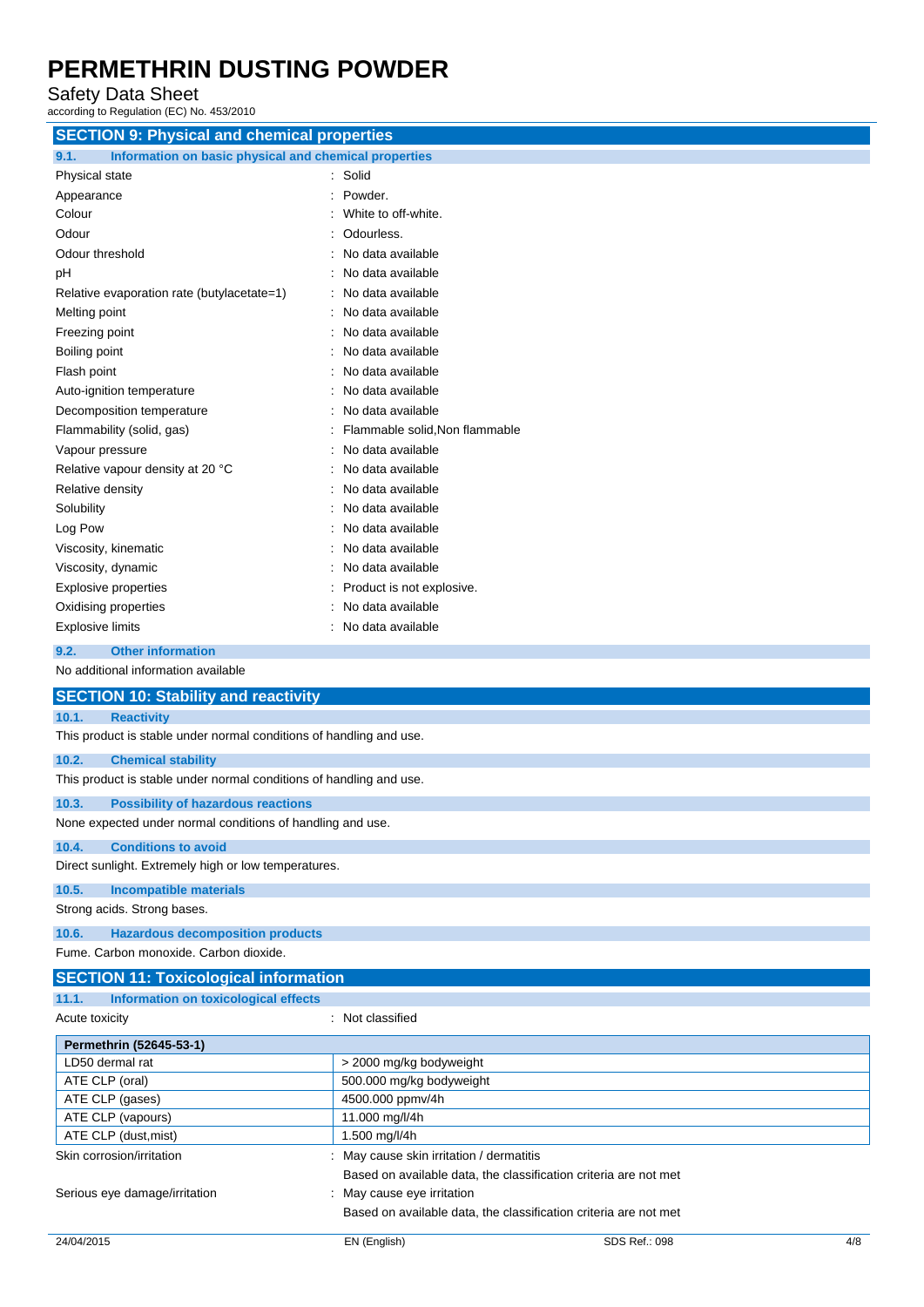### Safety Data Sheet

according to Regulation (EC) No. 453/2010

| Respiratory or skin sensitisation                      | Not classified                                                      |
|--------------------------------------------------------|---------------------------------------------------------------------|
|                                                        | Based on available data, the classification criteria are not met    |
| Germ cell mutagenicity                                 | : Not classified                                                    |
|                                                        | Based on available data, the classification criteria are not met    |
| Carcinogenicity                                        | : Not classified                                                    |
|                                                        | Based on available data, the classification criteria are not met    |
| Reproductive toxicity                                  | : Not classified                                                    |
|                                                        | Based on available data, the classification criteria are not met    |
| Specific target organ toxicity (single exposure)       | Not classified                                                      |
|                                                        | Based on available data, the classification criteria are not met    |
| Specific target organ toxicity (repeated               | Not classified                                                      |
| exposure)                                              | Based on available data, the classification criteria are not met    |
| Aspiration hazard                                      | : Not classified                                                    |
|                                                        | Based on available data, the classification criteria are not met    |
| Potential adverse human health effects and<br>symptoms | : Based on available data, the classification criteria are not met. |

| <b>SECTION 12: Ecological information</b> |                                                         |
|-------------------------------------------|---------------------------------------------------------|
| 12.1.<br><b>Toxicity</b>                  |                                                         |
| Ecology - water                           | : Very toxic to aquatic life with long lasting effects. |
| Permethrin (52645-53-1)                   |                                                         |
| LC50 fish 1                               | 0.0089 mg/l 96 hrs                                      |
| EC50 Daphnia 1                            | 0.02 mg/l 24 hrs                                        |
| LC50 fish 2                               | 0.145 mg/l 96 hrs                                       |
| ErC50 (algae)                             | $> 0.011$ mg/l 72 hrs                                   |
|                                           |                                                         |

| <b>Persistence and degradability</b><br>12.2.      |                                                                                                          |  |
|----------------------------------------------------|----------------------------------------------------------------------------------------------------------|--|
| <b>PERMETHRIN DUSTING POWDER</b>                   |                                                                                                          |  |
| Persistence and degradability                      | Not readily biodegradable. May cause long-term adverse effects in the environment.                       |  |
| 12.3.<br><b>Bioaccumulative potential</b>          |                                                                                                          |  |
| <b>PERMETHRIN DUSTING POWDER</b>                   |                                                                                                          |  |
| Bioaccumulative potential                          | Not established.                                                                                         |  |
| 12.4.<br><b>Mobility in soil</b>                   |                                                                                                          |  |
| No additional information available                |                                                                                                          |  |
| 12.5.<br><b>Results of PBT and vPvB assessment</b> |                                                                                                          |  |
| No additional information available                |                                                                                                          |  |
| 12.6.<br><b>Other adverse effects</b>              |                                                                                                          |  |
| Additional information                             | : Avoid release to the environment                                                                       |  |
| <b>SECTION 13: Disposal considerations</b>         |                                                                                                          |  |
| 13.1.<br><b>Waste treatment methods</b>            |                                                                                                          |  |
| Waste disposal recommendations                     | Dispose in a safe manner in accordance with local/national regulations.                                  |  |
| Additional information                             | Under normal circumstances, waste product / empty containers will be disposed of by Rentokil<br>Initial. |  |
| Ecology - waste materials                          | Avoid release to the environment.                                                                        |  |
| <b>SECTION 14: Transport information</b>           |                                                                                                          |  |
| In accordance with ADR / RID / IMDG / IATA / ADN   |                                                                                                          |  |
| 14.1.<br><b>UN number</b>                          |                                                                                                          |  |
| UN-No. (ADR)                                       | 3077                                                                                                     |  |
| UN-No.(IATA)                                       | 3077                                                                                                     |  |
| UN-No. (IMDG)                                      | 3077                                                                                                     |  |
| UN-No.(ADN)                                        | 3077                                                                                                     |  |
| 14.2.<br><b>UN proper shipping name</b>            |                                                                                                          |  |
| Proper Shipping Name (ADR)                         | ENVIRONMENTALLY HAZARDOUS SUBSTANCE, SOLID, N.O.S.                                                       |  |
| Proper Shipping Name (IATA)                        | ENVIRONMENTALLY HAZARDOUS SUBSTANCE, SOLID, N.O.S.                                                       |  |
| Proper Shipping Name (IMDG)                        | ENVIRONMENTALLY HAZARDOUS SUBSTANCE, SOLID, N.O.S.                                                       |  |
| 24/04/2015                                         | EN (English)<br>SDS Ref.: 098<br>5/8                                                                     |  |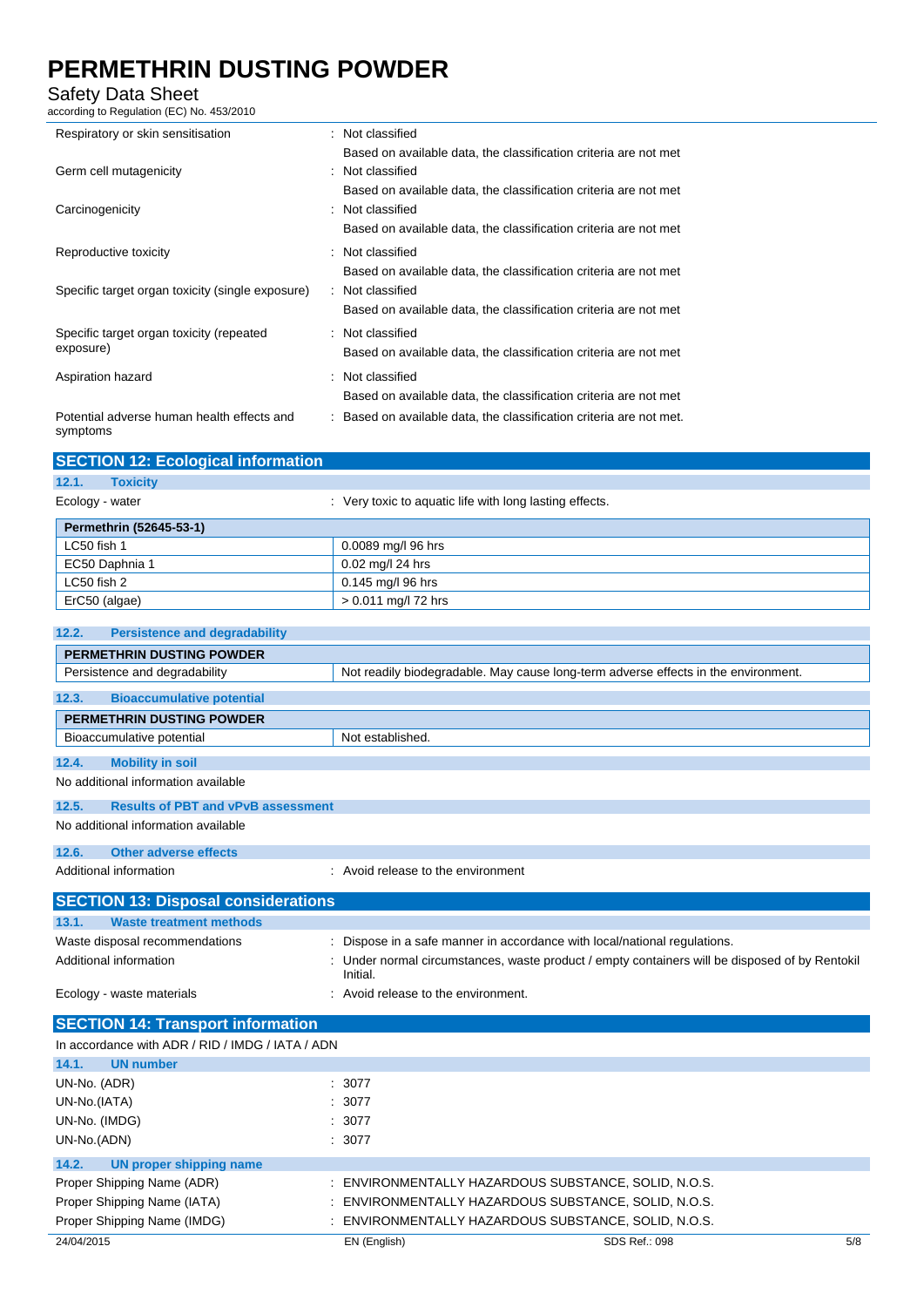### Safety Data Sheet

according to Regulation (EC) No. 453/2010

| Proper Shipping Name (ADN)                   | : ENVIRONMENTALLY HAZARDOUS SUBSTANCE, SOLID, N.O.S.                    |
|----------------------------------------------|-------------------------------------------------------------------------|
| Transport document description (ADR)         | : UN 3077 ENVIRONMENTALLY HAZARDOUS SUBSTANCE, SOLID, N.O.S. ((contains |
|                                              | permethrin)), 9, III, (E)                                               |
|                                              |                                                                         |
| 14.3.<br><b>Transport hazard class(es)</b>   |                                                                         |
| Class (ADR)                                  | $\therefore$ 9                                                          |
| Classification code (ADR)                    | $:$ M7                                                                  |
| Class (IATA)                                 | $\therefore$ 9                                                          |
| Class (IMDG)                                 | $\therefore$ 9                                                          |
| Class (ADN)                                  | $\therefore$ 9                                                          |
| Classification code (ADN)                    | $:$ M7                                                                  |
| Danger labels (ADR)                          | : 9,                                                                    |
|                                              |                                                                         |
| Hazard labels (IATA)                         | $\therefore$ 9,                                                         |
| Danger labels (IMDG)                         | $\therefore$ 9,                                                         |
|                                              |                                                                         |
| Danger labels (ADN)                          | : 9,                                                                    |
|                                              |                                                                         |
| 14.4.<br><b>Packing group</b>                |                                                                         |
| Packing group (ADR)                          | Ш                                                                       |
| Packing group (IATA)                         | Ш                                                                       |
| Packing group (IMDG)<br>Packing group (ADN)  | Ш<br>$\mathbf{H}$<br>÷                                                  |
| 14.5. Environmental hazards                  |                                                                         |
| Dangerous for the environment                | : Yes                                                                   |
| Marine pollutant                             | : Yes                                                                   |
|                                              |                                                                         |
|                                              |                                                                         |
| Other information                            | : No supplementary information available.                               |
| 14.6.<br><b>Special precautions for user</b> |                                                                         |
| 14.6.1.<br><b>Overland transport</b>         |                                                                         |
| Hazard identification number (Kemler No.)    | $\therefore$ 90                                                         |
| Classification code (ADR)                    | $:$ M7                                                                  |
| Orange plates                                |                                                                         |
|                                              | 90<br>3077                                                              |
| Special provisions (ADR)                     | : 274, 335, 601                                                         |
| Transport category (ADR)                     | 3                                                                       |
| Tunnel restriction code (ADR)                | $\mathsf E$                                                             |
| Limited quantities (ADR)                     | 5kg<br>$\ddot{\cdot}$                                                   |
| Excepted quantities (ADR)                    | $\therefore$ E1                                                         |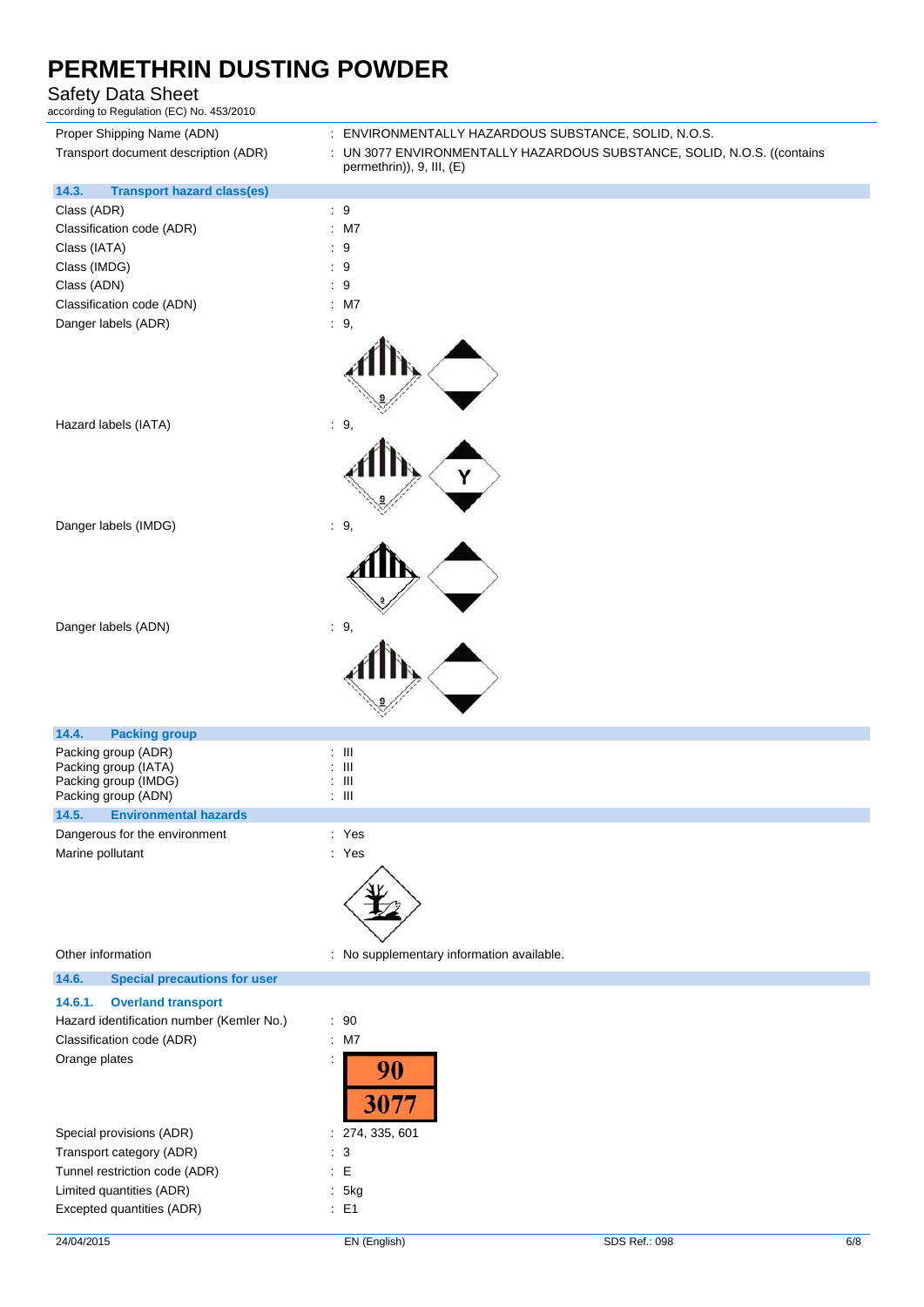Safety Data Sheet

according to Regulation (EC) No. 453/2010

| EAC code                                     | : 2Z                                                                                             |
|----------------------------------------------|--------------------------------------------------------------------------------------------------|
|                                              |                                                                                                  |
| 14.6.2.<br><b>Transport by sea</b>           |                                                                                                  |
| Special provisions (IMDG)                    | : 274, 335, 966, 967                                                                             |
| Limited quantities (IMDG)                    | $: 5$ kg                                                                                         |
| Excepted quantities (IMDG)                   | E1                                                                                               |
| Packing instructions (IMDG)                  | : P002, LP02                                                                                     |
| Special packing provisions (IMDG)            | $\therefore$ PP12                                                                                |
| IBC packing instructions (IMDG)              | : IBCO8                                                                                          |
| IBC special provisions (IMDG)                | : B3                                                                                             |
| Tank instructions (IMDG)                     | : T1, BK1, BK2, BK3                                                                              |
| Tank special provisions (IMDG)               | : TP33                                                                                           |
| EmS-No. (Fire)                               | $F-A$                                                                                            |
| EmS-No. (Spillage)                           | $: S-F$                                                                                          |
| Stowage category (IMDG)                      | : A                                                                                              |
| Stowage and segregation (IMDG)               | : When transported in BK3 bulk container, see?7.6.2.12?and?7.7.3.9.                              |
| 14.6.3. Air transport                        |                                                                                                  |
| CAO packing instructions (IATA)              | .956                                                                                             |
| CAO max net quantity (IATA)                  | : 400kg                                                                                          |
| PCA packing instructions (IATA)              | : 956                                                                                            |
| PCA Limited quantities (IATA)                | : Y956                                                                                           |
| PCA limited quantity max net quantity (IATA) | : 30kgG                                                                                          |
| PCA max net quantity (IATA)                  | : 400kg                                                                                          |
| PCA Excepted quantities (IATA)               | : E1                                                                                             |
| Special provisions (IATA)                    | : A97, A158, A179                                                                                |
| ERG code (IATA)                              | : 9L                                                                                             |
| 14.6.4.<br><b>Inland waterway transport</b>  |                                                                                                  |
| Special provisions (ADN)                     | : 274, 335, 61                                                                                   |
| Limited quantities (ADN)                     | $: 5$ kg                                                                                         |
| Excepted quantities (ADN)                    | : E1                                                                                             |
| Carriage permitted (ADN)                     | : $T^* B^{**}$                                                                                   |
| Equipment required (ADN)                     | $:$ PP, A                                                                                        |
| Number of blue cones/lights (ADN)            | $\colon 0$                                                                                       |
| Additional requirements/Remarks (ADN)        | : * Only in the molten state. ** For carriage in bulk see also 7.1.4.1. ** * Only in the case of |
|                                              | transport in bulk.                                                                               |
| Carriage prohibited (ADN)                    | : No                                                                                             |

**14.7. Transport in bulk according to Annex II of MARPOL 73/78 and the IBC Code**  Not applicable

### **SECTION 15: Regulatory information**

**15.1. Safety, health and environmental regulations/legislation specific for the substance or mixture** 

### **15.1.1. EU-Regulations**

Contains no substances with Annex XVII restrictions Contains no substance on the REACH candidate list Contains no REACH Annex XIV substances.

Seveso Information in the series of the series of the series of the series of the series of the series of the series of the series of the series of the series of the series of the series of the series of the series of the

### **15.1.2. National regulations**

#### **Germany**

Water hazard class (WGK)  $\cdot$  2 - hazard to waters

### **15.2. Chemical safety assessment**

No chemical safety assessment has been carried out

**SECTION 16: Other information**